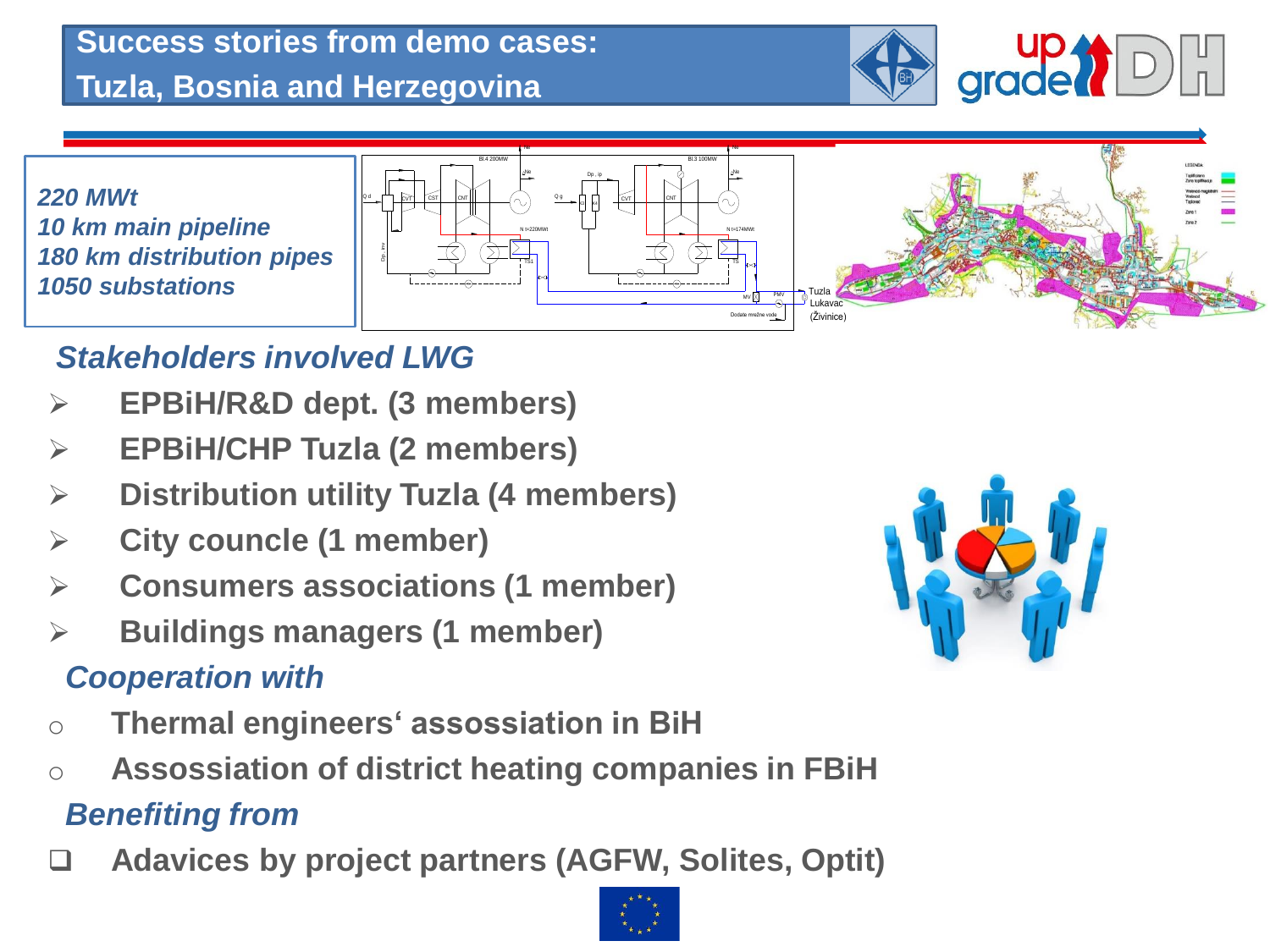

## *Upgrading measures implemented and planned*

#### *What has been done before*

- **Replacement of heat exchangers in thermal substations.**
- **Replacement of old distribution pumps by electronic pumps**.
- **Replacement of distribution pipe networks.**
- **SCADA and Thermis – district heating network digitalized**.

#### *Upgrading measures developed to resolve hydraulics issue and improve energy efficiency*

- **Upgrade the main pipeline.**
- **Replacement of the existing main network pump with new frequency regulated main network pumps - for each DH system separately.**
- **Installing temperature limiters on the main return pipe on the primary side of the house substation.**
- **Optimization of operation two cogeneration units + Theraml storage.**

## *Introducing RES modules into Tuzla DHS*

➢ **Solar thermal, biomass co-firing and deep geothermal.**